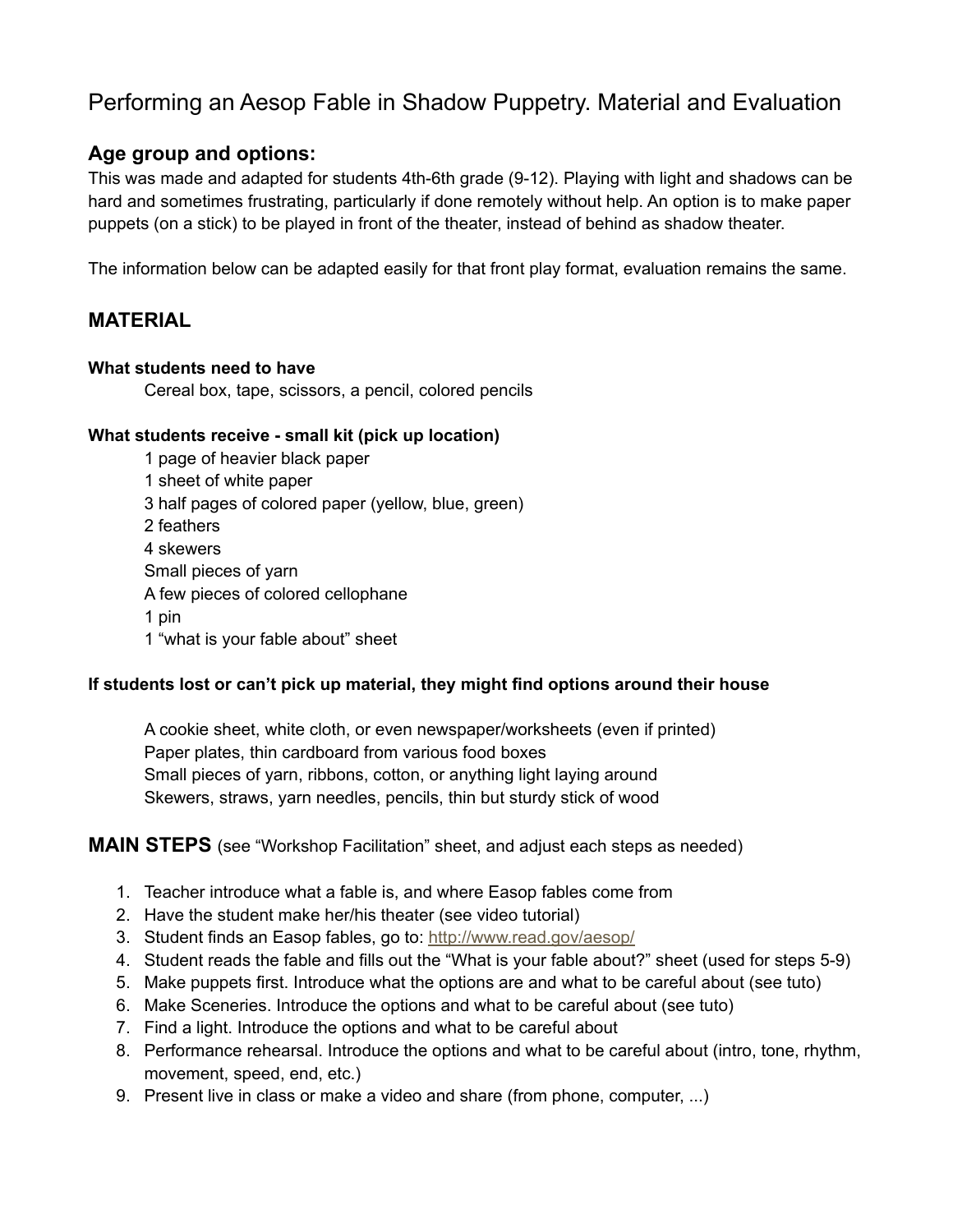## **EVALUATION OF FINAL PRESENTATION**

(a student who is able to find any solutions to a lack of material at home should get extra credits!)

| <b>Construction</b> | Not quite there yet                   | Great, it works!                                     | Went the extra miles                                                                                               |
|---------------------|---------------------------------------|------------------------------------------------------|--------------------------------------------------------------------------------------------------------------------|
| Screen              | Student did not<br>find/make a screen | Student was able to<br>find/make a<br>screen/theater | <b>Students</b><br>named/decorated<br>his/her theater                                                              |
| Scenery             | Student did not make a<br>scenery     | Student made a<br>scenery                            | Student added colors<br>or multiple pieces of<br>sceneries, to make it<br>extra special                            |
| Puppet              | Student did not make a<br>puppet      | Student made the<br>puppets                          | Student obviously<br>spent extra time on<br>their silhouettes<br>(added textures,<br>colors, inside holes,<br>etc) |

| <b>Oral Presentation</b>                   | Not quite there yet                                                                         | Great, it works!                                                             | Went the extra miles                                                          |
|--------------------------------------------|---------------------------------------------------------------------------------------------|------------------------------------------------------------------------------|-------------------------------------------------------------------------------|
| Introduction to the<br>piece (title, etc.) | The student did not<br>introduce the piece                                                  | The student gave the<br>name of the piece                                    | The student introduced<br>with passion (tone,<br>extra info, etc.)            |
| Interpretation of the<br>written fable     | The student just read<br>the piece as is                                                    | The student told at<br>least part of the story<br>in its own words           | The student was able<br>to entirely retell the<br>story in its own way        |
| Passive description to<br>active dialogue  | The student told the<br>story but did not add<br>any dialogue /personal<br>thoughts         | The student was able<br>to add at least one<br>dialogue/personal<br>thoughts | Student was able to<br>transform the whole<br>story in a very active<br>way   |
| Voice tone                                 | No change in voice at<br>all                                                                | The student is able to<br>make different voice<br>(storyteller/character)    | Student is able to add<br>a lot of personality in<br>its voice                |
| Voice rhythm                               | The audience can't<br>understand the story<br>(too fast, too quiet,<br>pronunciation, etc.) | The story is easy to<br>understand                                           | The story has changes<br>in rhythm (slower,<br>faster) while staying<br>clear |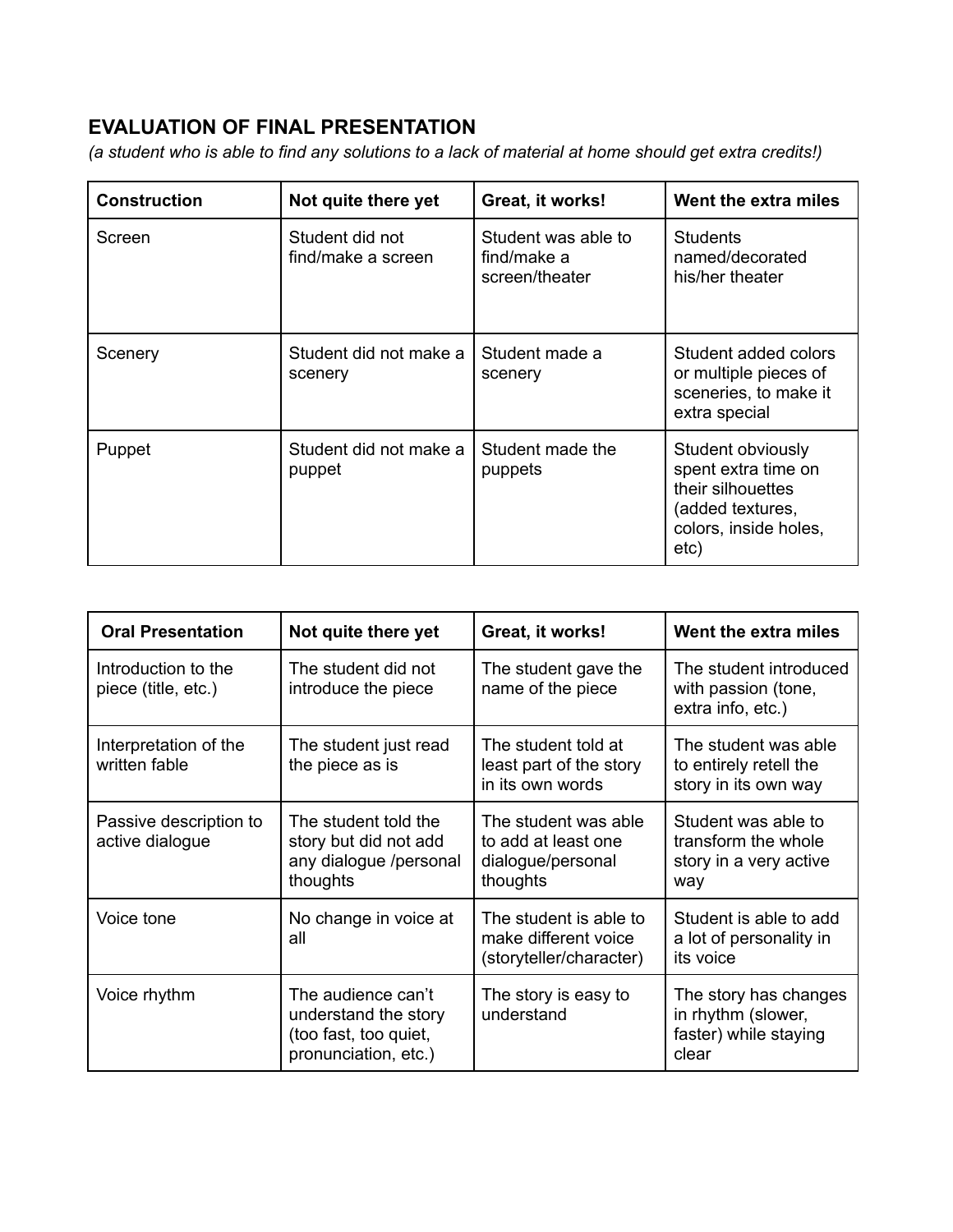| <b>Visual presentation</b> | Not quite there yet                                                                                                 | Great, it works!                                                                           | Went the extra miles                                                                                       |
|----------------------------|---------------------------------------------------------------------------------------------------------------------|--------------------------------------------------------------------------------------------|------------------------------------------------------------------------------------------------------------|
| Movement of the<br>puppets | The student did not<br>move the puppets, or<br>puppets were not<br>visible (obviously not<br>looking at the screen) | The student was<br>intentionally able to<br>move the puppets<br>along with the story       | Some movement were<br>particularly interesting,<br>funny, original                                         |
| Rhythm                     | The puppet movement<br>is too fast or giggely,<br>making it hard to see<br>clear actions                            | Rhythm is clearly<br>shown. Only talking<br>puppets are moving<br>when dialogue<br>happens | Multiple changes in<br>rhythm during the<br>whole presentation<br>clearly added to the<br>piece as a whole |
| Light                      | The piece is not visible                                                                                            | The light works, the<br>piece is visible                                                   | The student<br>experimented with light<br>and found a new/fun<br>way to use it                             |
| Establishing a start       | No clear visual start                                                                                               | Puppet have a clear<br>and intentional<br>entrance                                         |                                                                                                            |
| Establishing a middle      | Not clear about the<br>story                                                                                        | The story is clear and<br>concise                                                          |                                                                                                            |
| Establishing an end        | No clear ending                                                                                                     | Characters are clearly<br>leaving the screen, or<br>ending of it is clearly<br>established |                                                                                                            |



Maïté Agopian| @CHAK puppetry | [www.chakpuppetry.org](http://www.chakpuppetry.org)